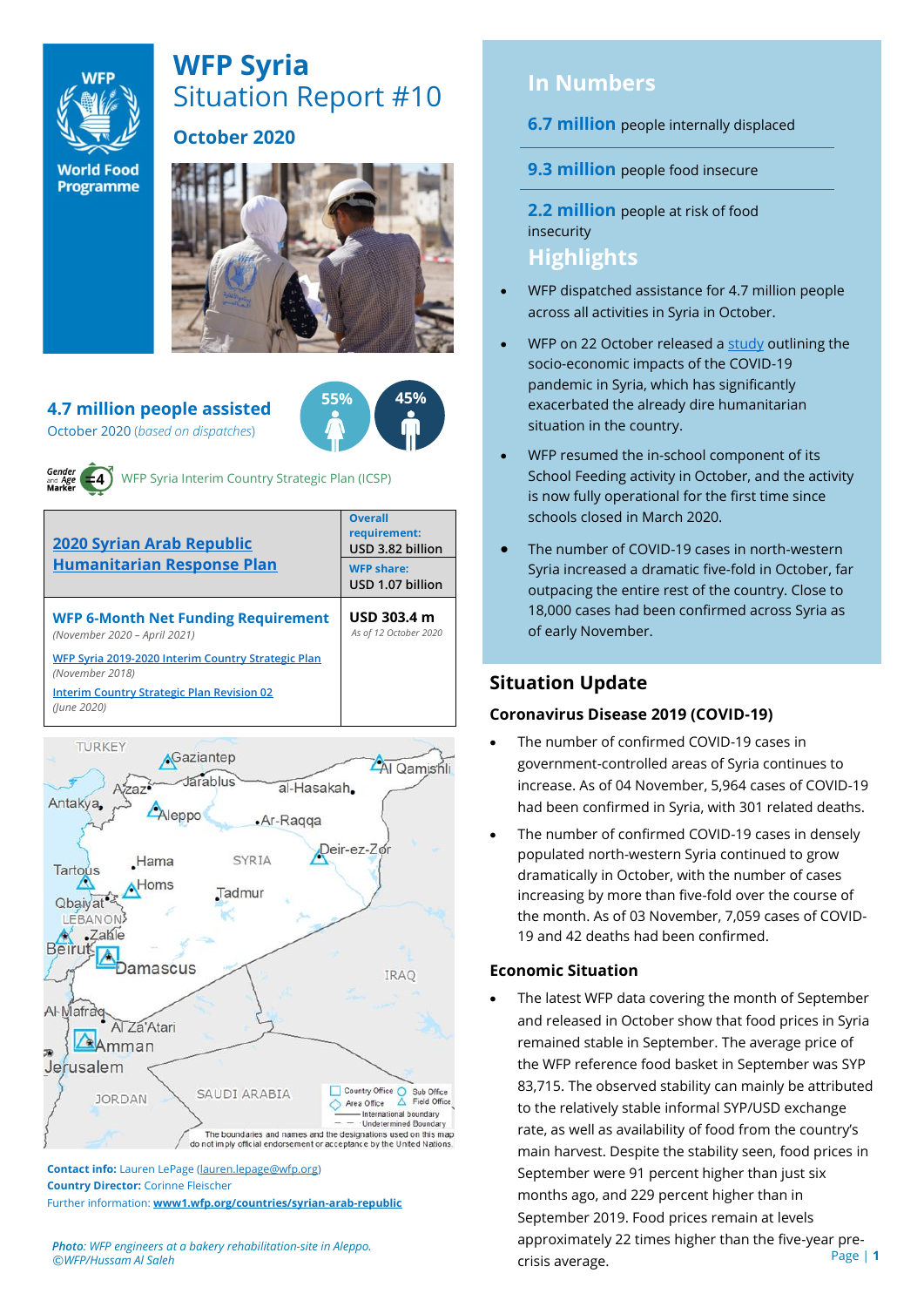- Fuel shortages continued across the country in October, with reports of lines of cars stretching for several kilometres from petrol stations waiting to refill. On 19 October, the Ministry of Internal Trade and Consumer Protection announced that it was increasing the price of a litre of subsidised industrial and commercial diesel fuel by 120 percent (from SYP 296 to SYP 650) and increasing the price of a litre of 95 octane gasoline further by an additional 24 percent (from SYP 850 to SYP 1,050). This is the second recent price increase, and the price of 95 octane petrol has now increased by 133 percent in less than two weeks (from SYP 450 to SYP 1,050). **North-Western Syria**
- 
- The security situation in north-western Syria remained volatile in October. Airstrikes and artillery shelling were reported across multiple areas along the frontlines of southern Idlib governorate over the course of the month.
- Multiple attacks by suspected Islamic State of Iraq and the Levant (ISIL) fighters was reported from northern rural Aleppo governorate in October. Further, in the city of Harim (north-eastern Idlib governorate), clashes were reported between ISIL-affiliated fighters and the Hay'at Tahrir al-Sham (HTS) non-state armed group.

#### **Coastal Syria**

- Massive wildfires across western Syria affected the coastal governorates of Tartous and Lattakia in October. Reports indicate that extensive areas of forests and farmland was burned completely, with as many as 25,000 people displaced by the fires. According to OCHA, up to 140,000 people have been affected through destruction and damage to homes and assets, including agricultural land.
- In Tartous governorate, WFP's cooperating partner assisted in the evacuation process, and WFP provided ready-to-eat rations (RTEs) for the emergency response sufficient for 7,500 people. In Lattakia governorate, WFP, through its cooperating partner, provided emergency food assistance through the provision of ready-to-eat rations (RTEs) sufficient for an initial 15,000 people, as well as 75,000 date bars.

### **WFP Response**

- WFP dispatched humanitarian assistance sufficient for an estimated 4.7 million people across all activities in Syria in October.
- A total of USD 2.2 million in cash-based transfers (CBT) was distributed to 113,400 WFP beneficiaries across three activities: General Food Assistance (GFA-CBT pilot); Malnutrition Prevention (support to pregnant and

lactating women); and Livelihoods, Resilience and Social Safety Nets.

- In response to COVID-19, and under agreement with UNFPA, CBT top-ups at a total value of USD 782,600 were distributed in October, allowing the households of the 69,900 PLWs assisted by WFP in October to purchase hygiene items (benefitting some 349,400 people).
- As part of the Health Sector-led response to COVID-19 in Syria, WFP, in cooperation with the World Health Organization (WHO) had by the end of October provided food assistance to some 11,800 people in 10 quarantine and 7 isolation centres in Aleppo, Hama, Homs, Lattakia, Tartous, and Rural Damascus governorates. The project is funded through the Syria Country-Based Pooled Fund (CBPF).

#### **General Food Assistance (GFA) Programme**

- In October, WFP dispatched GFA sufficient for some 4.6 million people across all 14 Syrian governorates.
- Cross-border deliveries from Turkey accounted for 29 percent of the total WFP general food assistance dispatched. This includes food rations for some 1.35 million people areas of Idlib and Aleppo governorate inaccessible from inside Syria.
- Working with UNICEF, soap is included in all WFP GFA food rations.

#### **Livelihoods, Resilience and Social Safety Nets**

- In October, WFP reached some 29,100 people under its livelihood and resilience projects across Rural Damascus, Dar'a, Quneitra, As-Sweida, Homs, Hama, Lattakia, Tartous and Deir Ezzor governorates.
- In Dar'a governorate, rehabilitation works started at Tishreen bakery in the town of Dar'a Al-Balad in October. The rehabilitation project is being carried out by WFP in cooperation with Première Urgence Internationale and is part of WFP's Farm-to-Bread value chain restoration concept.
- As part of the COVID-10 response, WFP continue to make hygiene items available to beneficiaries of the Livelihoods and Resilience programme receiving CBT.

#### **School Feeding Programme**

- Following the re-opening of schools on 13 September, WFP resumed its in-school provision of fortified snacks, reaching 316,000 children in October.
- WFP reached some 29,700 school children with fresh meals in Aleppo city in October.
- No provision of CBT to out-of-school children was conducted in October, as WFP started the registration process of new out-of-school students in the UNICEFsupported "Curriculum B" accelerated learning programme.